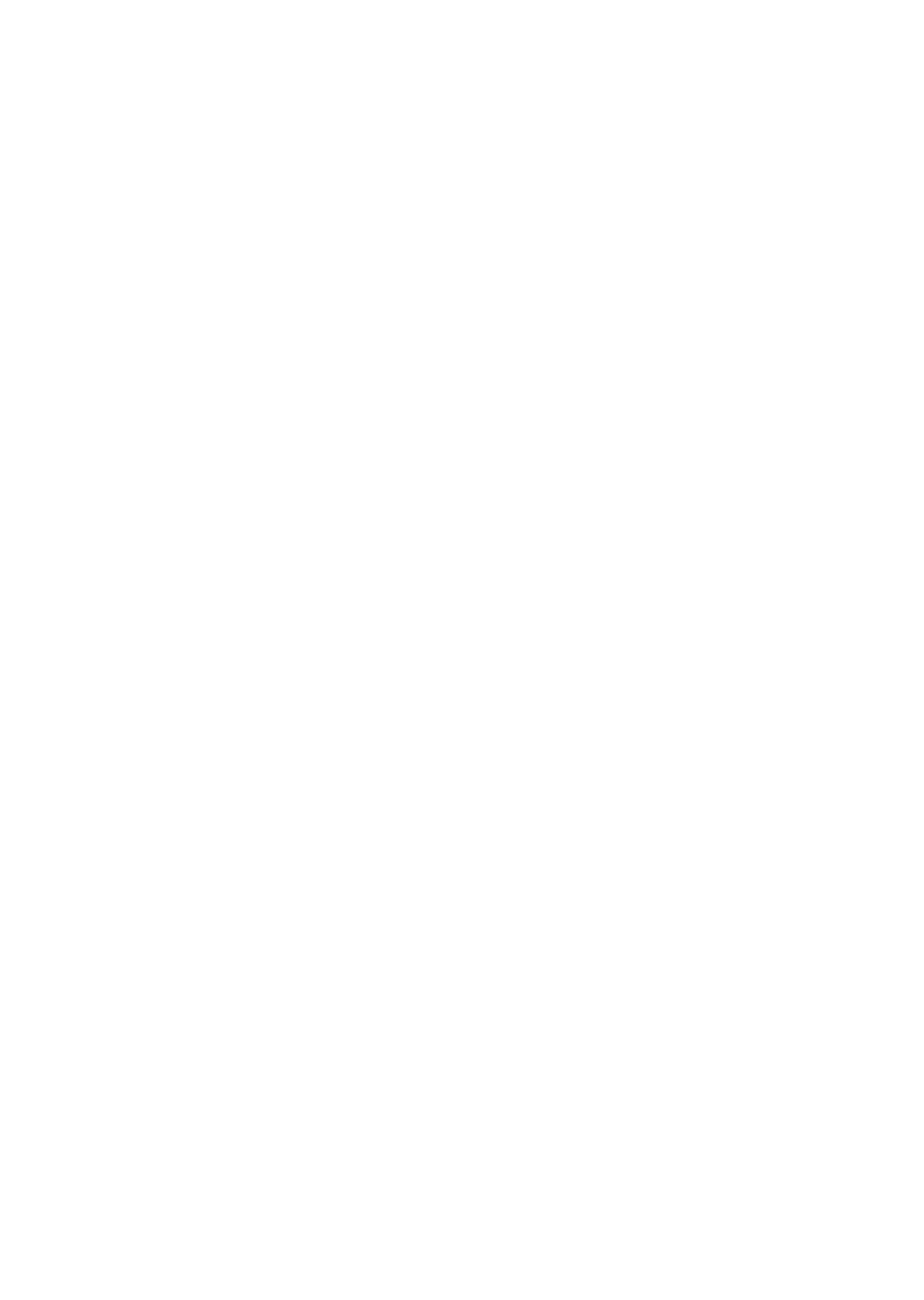**John M Armleder**

# **Im Rahmen der Ausstellung**

**Künstlergespräch**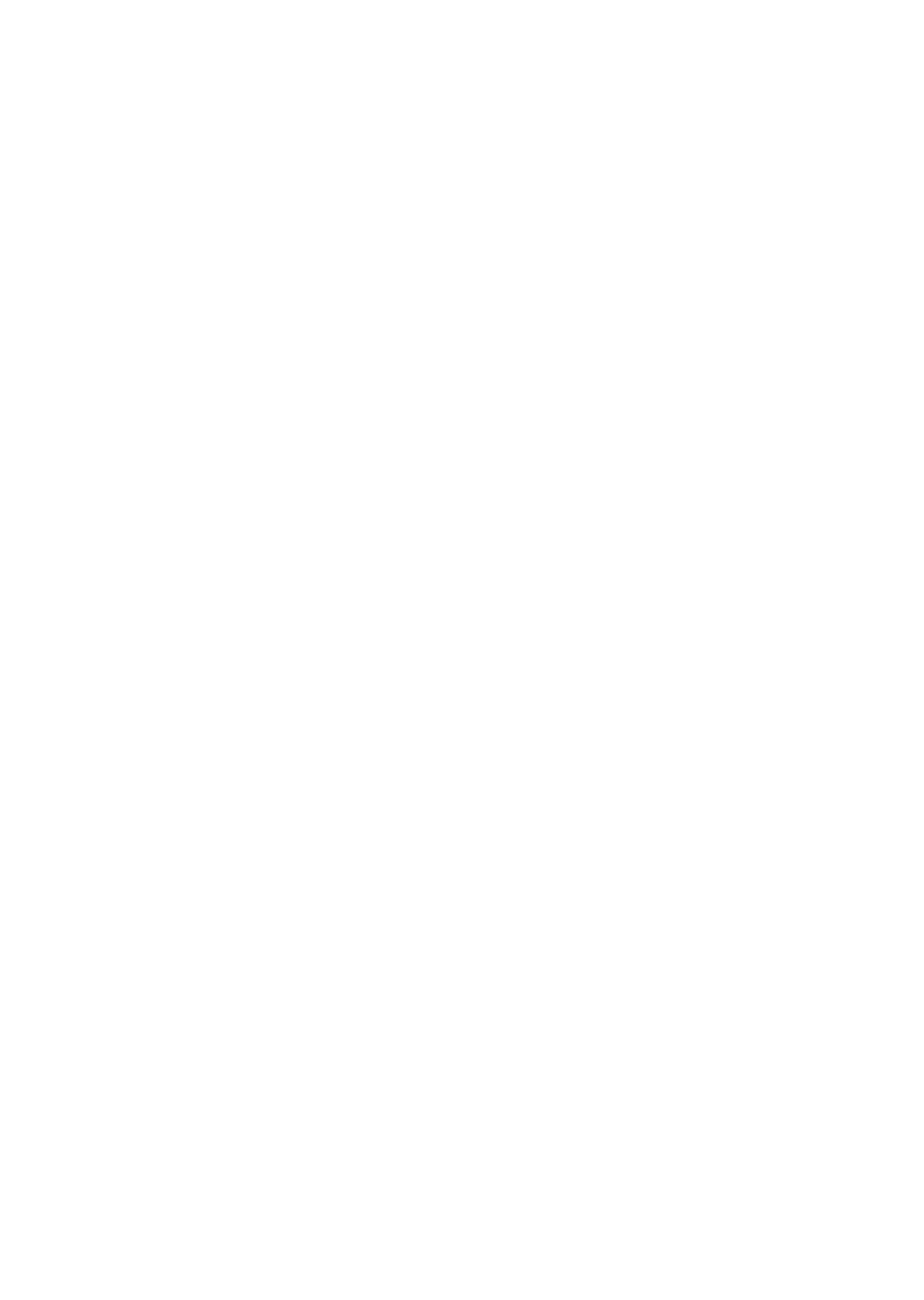Im Rahmen der Ausstellung von John M Armleder Arbeiten auf Papier 1967 – 1995 ein Künstlergespräch mit Bice Curiger in der Galerie Susanna Kulli am 31. Januar 1998

**Susanna Kulli:** Vor einiger Zeit wurde ich vom Radio DRS eingeladen, in der Sendung «Persönlich» über meine Galerietätigkeit zu sprechen. Mein Gesprächspartner war der Verleger Egon Ammann, den ich bis dahin als Herausgeber der Gedichte von Ossip Mandelstam und von Fernando Pessoas «Buch der Unruhe» sehr schätzte. Das Pessoa-Buch schenkte ich übrigens auch einem Künstler der Galerie – seit dessen Lektüre gibt es ein «Bild der Unruhe» in der Kunstwelt zu sehen. – Auf die Frage der Interviewerin, warum ich eine Galerie führe, antwortete ich u.a.: "Blinky Palermo. Das Werk dieses Künstlers liegt meiner Sehnsucht nach Kunst als Magnetfeld zugrunde, einer Kompassnadel ähnlich bewege ich mich darauf zu und halte inne, wenn ich mich angezogen fühle." Egon Amman, ganz «homme de lettres», antwortete auf die gleiche Frage: "Die Suche nach einer verlorenen Rippe. Ein guter Verleger ist ein Mensch, dem man irgendwann einmal eine Rippe entfernt hat. Man weiss, dass einem etwas fehlt, und mit jedem Buch, das man verlegt, versucht man, dieses Etwas wiederzufinden." Ich weiss nicht, ob John M Armleder eine Rippe fehlt, ich weiss aber, dass Blinky Palermo ein sehr wichtiger Künstler für ihn war, als wir uns vor vielen Jahren zum ersten Mal trafen. Die Zeichnungen hier von 1967 bis 1995 haben für mich dieselbe Leichtigkeit und Poesie, wie ich sie in den Zeichnungen von Blinky Palermo finden kann. Blinky Palermo stellte einmal während eines Ausstellungsaufbaus Imi Knoebel die Frage: "Was meinst du, Imi, gibt es mehr Elefanten oder mehr Mäuse auf der Welt?" Ich möchte unser Gespräch mit derselben Frage an John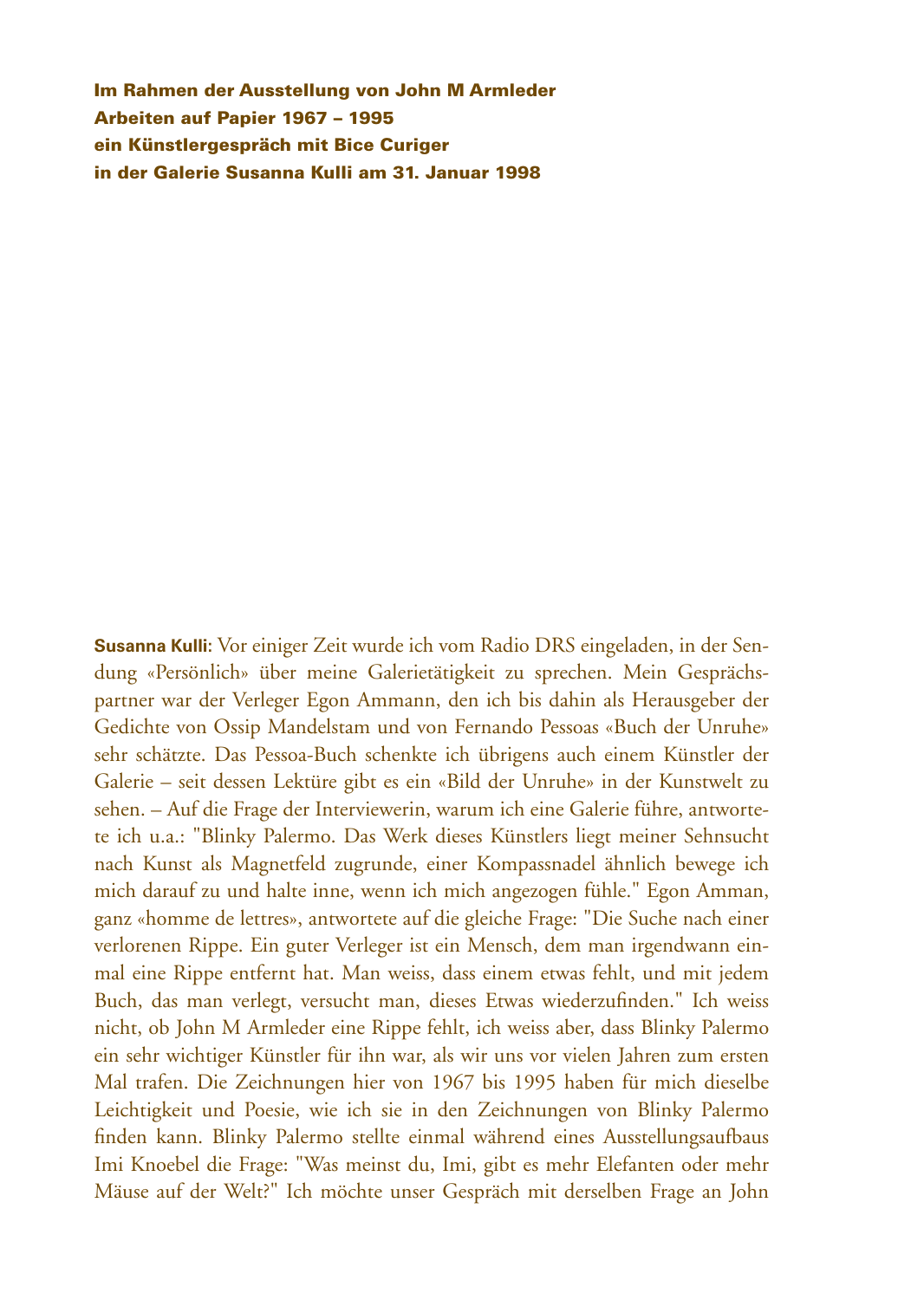eröffnen: "Was meinst Du, John, gibt es mehr Elefanten oder mehr Mäuse auf der Welt? What do you think, John, are there more mice or more elephants in this world?"

**John M Armleder:** Well, I don't know if it's good to start in the zoo. But there is a proportion problem. When you have big animals you don't see them, and when you have very small ones you don't see them either. What we know basically is that there are more human beings than elephants and there are supposed to be more mice than human beings. This doesn't tell us how many there are, nevertheless. Another thing one always told me and as I was born under the sign of the rat, that rats are more intelligent than human beings. When one sees rats, there are no mice. So I believe that mice are even more intelligent than rats.

**Bice Curiger:** When I looked at these wonderful early works on paper of yours, a line of a poem by Meret Oppenheim crossed my mind which has just to do with this opposition of mice and elephants. It is "mit enorm wenig viel," and I think this could be a principle which could be detected here but which also runs through your whole work, even when your works started to become very big, with very heavy tires and very heavy materials.

**John M Armleder:** Things start to get heavy when people have to carry them around, maybe that is when people started to think about my works. The works got deeper and heavier. What you are talking about goes back to the classical «less is more.»

**Bice Curiger:** No, "mit enorm wenig viel" is a kind of play with paradoxes. There is a lightness, but a lightness which is also ponderous at the same time.

**John M Armleder:** It's difficult for me to be aware of my work from outside in that sense. Though it is not planned that way it's certainly true that there is this natural feeling of mine, because this is an attitude I have in my work, and it's, I would say, formative in the making of my work. And at the same time, I would say, it's not true, since everyone works with different levels, different strategies, and we all encompass all those attitudes, we all work with the whole range, like anyone on the street walks with the whole range of what walking on the street implies. The only thing one focuses more on is this or that, some things you can recognize better in this way or in that way. So if someone told me: "You are a damn heavyweight Expressionist," I would say: "It's not totally wrong either."

**Bice Curiger:** You started in the group «ECART,» and it's obvious that somehow you were among the first to be against this kind of heroic attitude, which the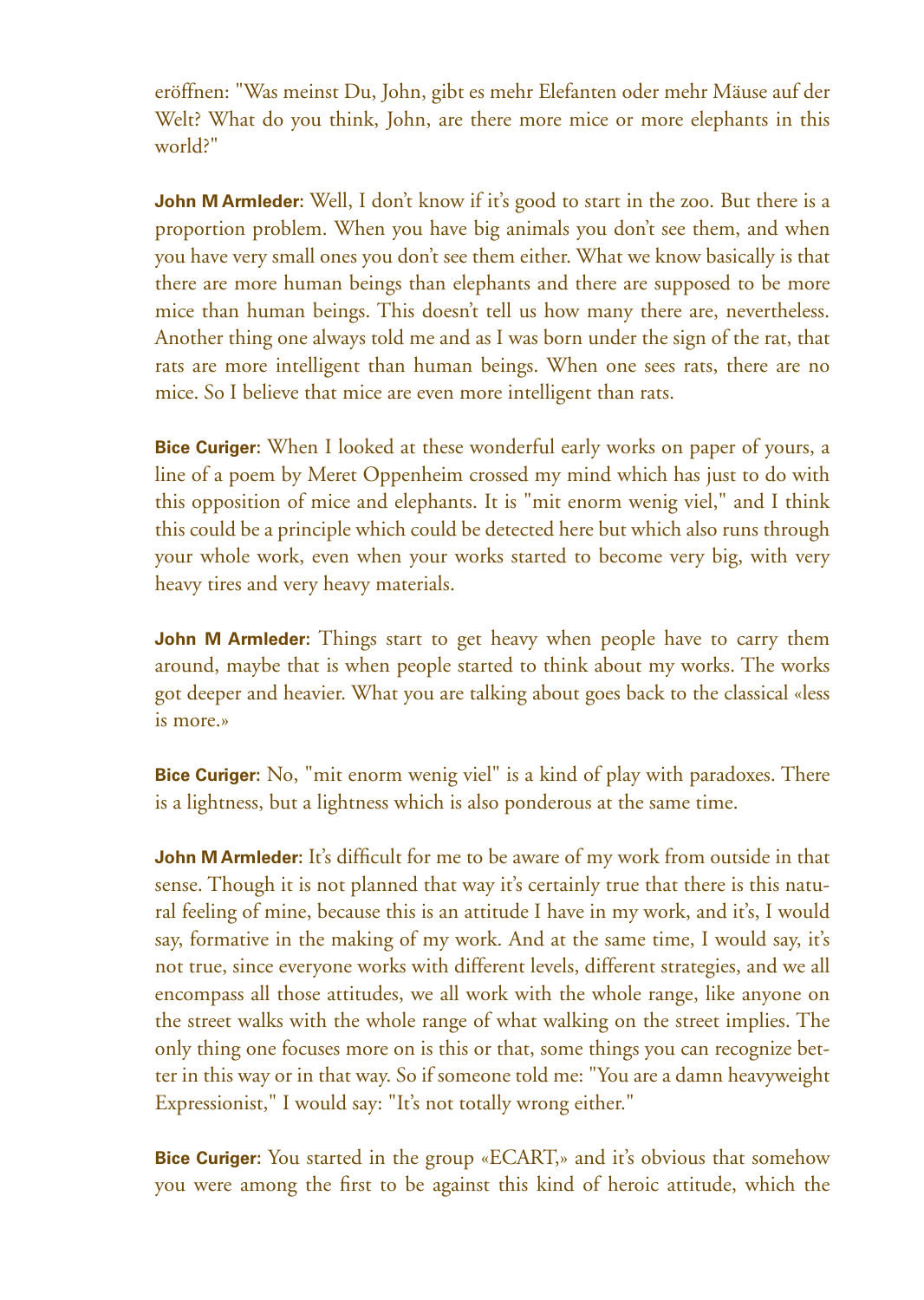Expressionists and Abstract Expressionists really stand for. So tell us a bit about that.

**John M Armleder:** First, I guess I'm a coward and a lazybones. You don't have a choice when you are like that. The only way it works is in the field where I did it. It's probably true that I don't have a heroic attitude. But I respect those guys, they are terrific fighters, and maybe I'm also a bit jealous. But nevertheless if they would give me the position, I wouldn't take it, so there is something true about that. It is true that from the beginning, as far as I remember, and I don't remember much, I had this idea that it was better to forget about one's own personality because it looks so much like others, and there was no point in making a big deal about it. I thought that expressing my own problems or my beliefs in a very personal way was so common that I was interested in something else – like many others. I had this attitude that it would be more challenging for me to produce something which comes not from me but from the world, from the universe, or from wherever, which is a very traditional, classical idea in a way, and quite ambitious in the end.

**Bice Curiger:** In many texts which are written about you they always mention "teatime." This, I think, is not so classical.

**John M Armleder:** It depends. Teatime's part of culture. It has started under a tree, if I remember, in other continents. Well, some drink tea, some drink beer, some drink coffee. There is this idea that doing things aside of what we do is as much a part of life as our main activity. With friends we did all sorts of things and never really made a difference between drinking tea, going down the river with a boat, etc. Whatever we did was of the same quality and of the same level of communication as putting together a show, making a work of art, and transmitting it in one way or another. So we had this feeling. And there is a half-conscious aspect in whatever you do, a part of it that you cannot control. You cannot control how what you play around with is turning out. We had this feeling that it was interesting to plot this situation. So the strategy of this chance of… was a main topic of our activities. We all learned a lesson from people like John Cage, who incidentally at that time drank tea also.

**Bice Curiger:** It's obvious that this attitude is of high topicality today, for younger artists now, especially here in Switzerland.

### **John M Armleder:** To drink tea?

**Bice Curiger:** No. Or maybe that too. But they are also interested in forming communicative network groups, transmitting works of each other. There are spaces which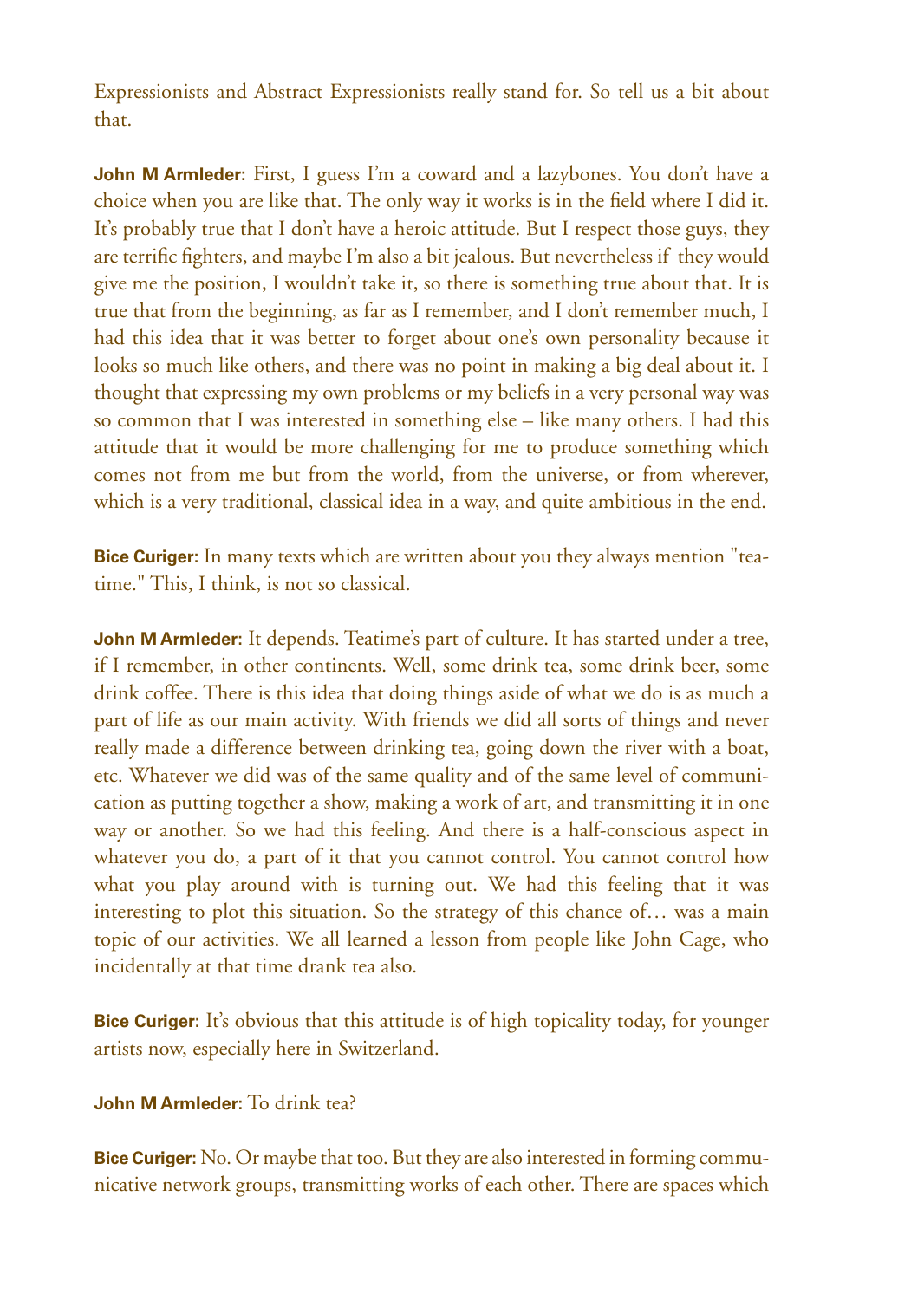work like artist-run galleries but in fact are bars, coffee shops, tea shops, or whatever. You are a very cosmopolitan person, but you developed your activities in Geneva. How is it to be in a Swiss city which is not an expanding one?

**John M Armleder:** It's also true, one has to take into view the context – the geographical context, but also the context of time and the references you have. When «ECART» started, even before that when we were still youngsters, we used to do things in a group of friends. The tendency would have been to run away, of course, much more even so than now, because the weight of the bourgeois style of Geneva, the weight of the society in Switzerland, the art scene here and there, sort of made a pattern which would practically either send you walking to Nepal or go to Düsseldorf to study with Beuys. There were two choices. I did find a midstream way since I had this little political activity, being a pacifist and not going to the army, which made me active in that line and which also got me stuck in Geneva. I wanted to go along with my ideas; I had to stay there because otherwise there was no way of making a point. Making a point got you stuck there completely because you ended up in prison. I spent seven months in prison when I was supposed to attend Beuys's class. I don't know why I decided on Düsseldorf rather than Kathmandu, especially with my tea-drinking, it makes no sense – anyway, that was my choice. When I was supposed to go, I went to prison in Geneva, and when I spent time there, I thought of all these things to be done, to open a gallery and so on. When I got out I thought, "Enough of those colors, they're the same as Beuys's." In prison you have grays and greens, so I knew about this and decided to do other things. Now, there was also this sort of idea, I think it came from Robert Filliou, that you shouldn't run to the scene where it's happening, but bring what is happening to you. This was a different way of thinking about it. You could just rebuild it or invite people to come, or think about whatever you want, or correspond by mail, whatever. Maybe it has to do with me being lazy. It was easier to wait until they came. But there was a whole strategy, it's true, and it had to do also with the idea that we were trying to build new spaces and new surfaces, that's a typical sixties thing. The alternative was to create new territories or surfaces where you could work through connections. Of course, a permanent thing somehow, with highs and lows, depending on the context. Now there was another chance for me to leave, in the eighties, when success, money, glory, fashion, all that came, fell around me. At that time I had, as a matter of fact, a studio in New York, but I never thought it made technically sense to have that. Besides, I always had one problem since I do travel a lot, since I do meet a lot of people. It's what we call in French «bon publique.» I'm a very good audience for whoever I meet, and wherever I travel I say, "Oh, I could live here, why I'm not living here?" But, of course, it happens again and again, and that means I basically go back to Geneva. I say also that maybe being in Geneva was a challenge since nothing of what we were doing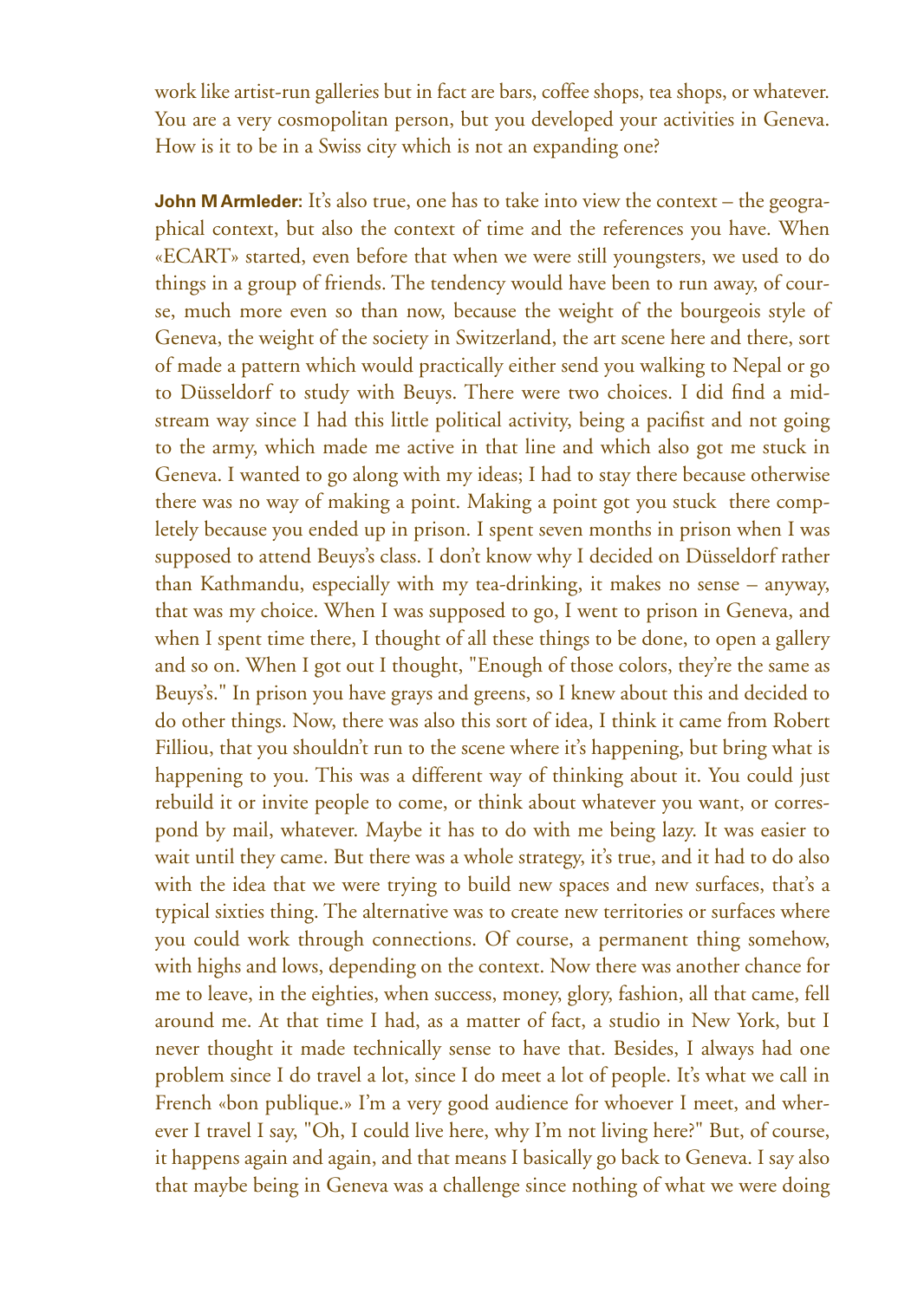got any response. First, we were free to do it with no one having the critical knowledge to comment on it. That was an advantage, but also it was more interesting to create a situation with local references. Probably that helped in a way, in fact doing things with other people. That is a little singularity in the «ECART» thing, that it did not come from a group of artists with a statement or an artistic program. That was the case of most of the relations with groups or individuals we were affiliated with; they had a kind of statement which was very directly towards their philosophy. In our case it was just school friends who grew into doing different things together, and we ended up doing also art or what was taken for art. That's a sort of a special function which also made it go on for quite a long time, which I think is not the case, for example, for friends of mine like B.M.P.T., Buren, Mosset, Parmentier, Toroni. That was a very political statement within the art field but maybe also outside the art field. In our case this sort of special activity was not so present. This goes back to what you were saying before, how things spread over or dissolve into other kinds of activities. But not to compare with what is happening today: we always have this tendency to notice things at which we beat each other, and technically this is true but practically it's wrong. Or vice versa, I don't know. I think that people today who create forms which have some similarity with what we used to do in the sixties, and those forms are quite present today, come from a totally different context, the references are totally different and they have another model. So the background and the grounding of it is fundamentally different.

**Bice Curiger:** That brings us to words like recycling or interference, I think you've put some thought into these terms, using them in making and producing objects, and in arranging objects of other artists as a curator.

**John M Armleder:** I think, right from the beginning I never really made a big difference between what I was doing and what I was seeing, because basically when you look at something, when you see something, you are taking it over and you are making it your own. When you are doing something you are choosing something which has been given to you to display. I had a facility to abuse my cultural heritage in a way. It looks very often like recycling, I'm not certain if one can really put it like that. Of course, in the eighties it was fashionable to talk about recontextualization and so on. It's true that if you look at some things I'm doing systematically, it has all the appearance of that. At very low levels, for instance, when I re-use a lost piece of furniture which is going to be dumped, and I avoid its ending up in the gutter and bring it to a museum, then it's high recycling. But this has never, of course, been the main topic. It's one of the ironical anecdotes about what one does. You also may see it here in some of the works on paper because the papers are obviously waste. There is this tradition, especially in Switzerland, using all bits of paper to do scribbles and drawings, it's very obvious in some of my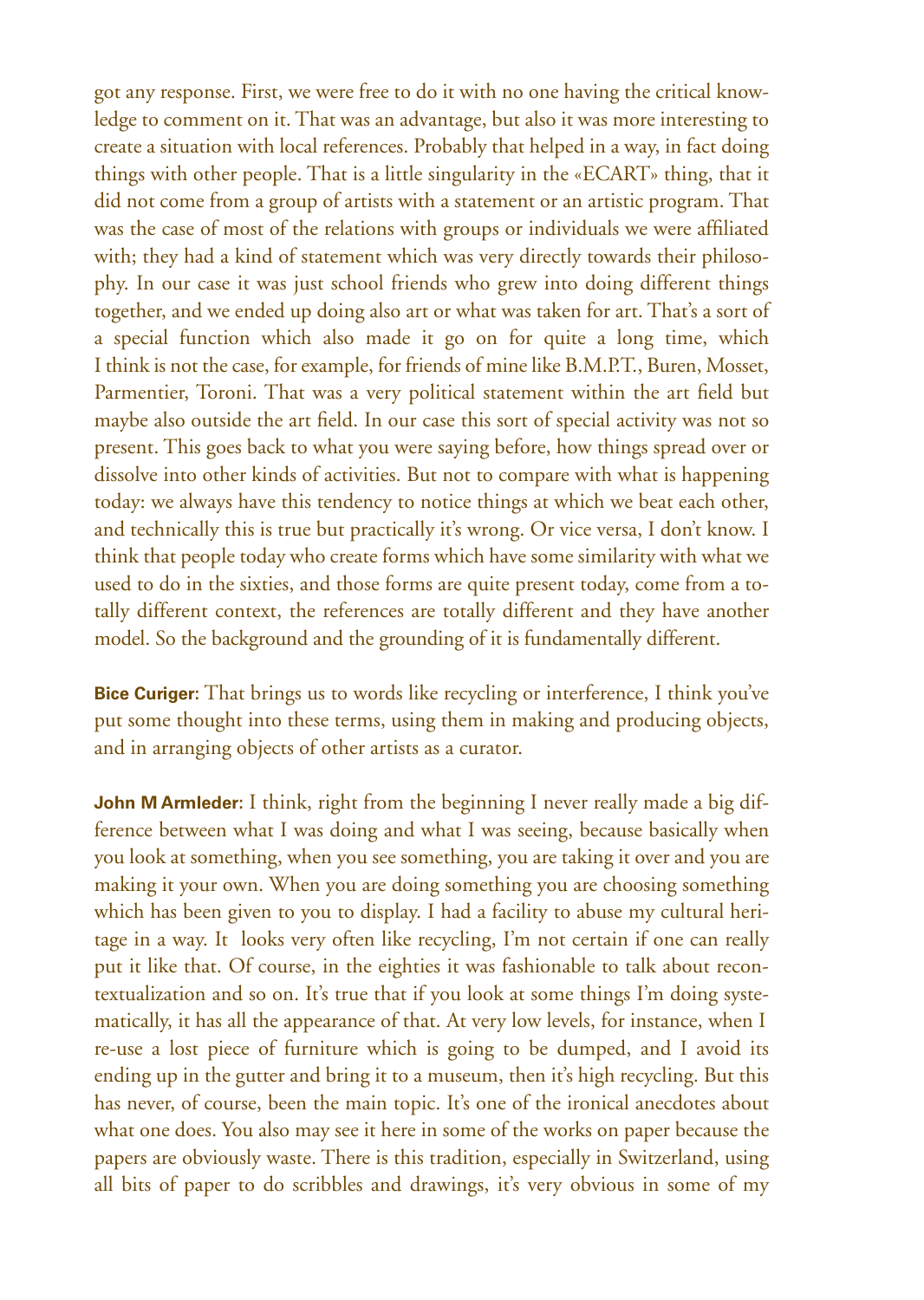works there. This is more consistent and significant when I re-use what I know and what is not supposed to belong to me directly, I mean our cultural surroundings, views, references. It has to do with different levels of appropriation. You have it, of course, in the works which represent the works of others, the works which use the strategies of others overlapped with other strategies, and the mix of it. At one point I used to say that I never did anything that someone had not done before. Which was picked up on me when I said that and turned me into a «Zitatkünstler» in Germany. Which is also ok because I'm happy when people give me roles. When people tell me, "You are this or that," I always agree. There is always the chance that someone will think that you are something else. It enlarges your personality. As I basically believe I don't have much. There is the other aspect of using other people's work in a way to produce mine. Memory, or whatever. Then there is also the strategy of using other people's work without signing them as my own works, as I do in furniture sculptures. They use constructions which refer to someone else's, or to a historical period, or to whatever. This is even more the case with the shows I've been putting together during the past ten years. There, above all, I'm involved in strategies of perceptions of the works, and in the overlapping of the works and the overdoing of the implicit information they bring. So there are two levels of that. The first one is to consider that you never see a work freed from all that you have in mind while looking at it, from what you have eaten the day before, what is still in your stomach, the person who made you be late to see the work, or it's too hot, and all that, or the fact that you are more a fan of Mary Beachmoore than of Cézanne, or the day before you saw a show with Polke or one with Richter, or whatever makes you look at a work differently. There is no isolation possible. Since this is a given thought, I think there is no ideal unique way of exhibiting works. I'm always interested in how one puts works together, works of other people or works of myself. I worked on those series of projects where instead of splitting the works and making a big effort to show them in the right way, I do it all wrong. I put the works on top of each other, and this is something I'm working on.

**Bice Curiger:** «Pudding Overdose» you once called an installation, and since we are talking about the stomach, can you describe this a bit, this «Pudding Overdose»?

**John M Armleder:** It goes into a series of works. The show which was called «The Pudding Overdose» was done at the art fair in Basel, at the Art & Public gallery stand. I was asked at that time, some years ago, to choose the works that should be exhibited and how to exhibit them. I thought about the art fair situation, how to engineer the show, but I also had other versions of it for a gallery or a museum show. The art fair situation is like a jungle scene. There is this sort of scenography. The people walk around, see thousands of things, and they tell you, "I saw a beau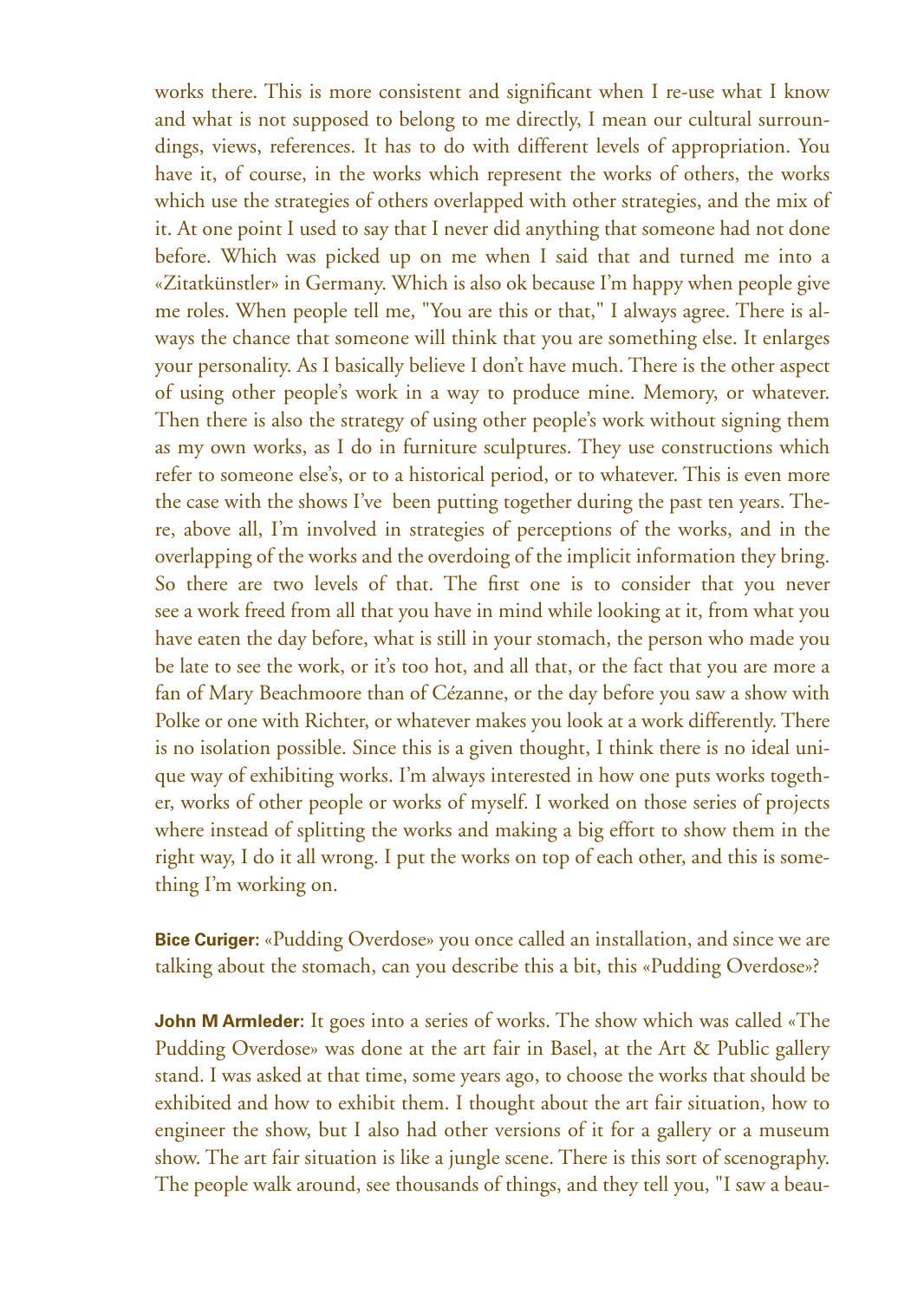# Bilder folgen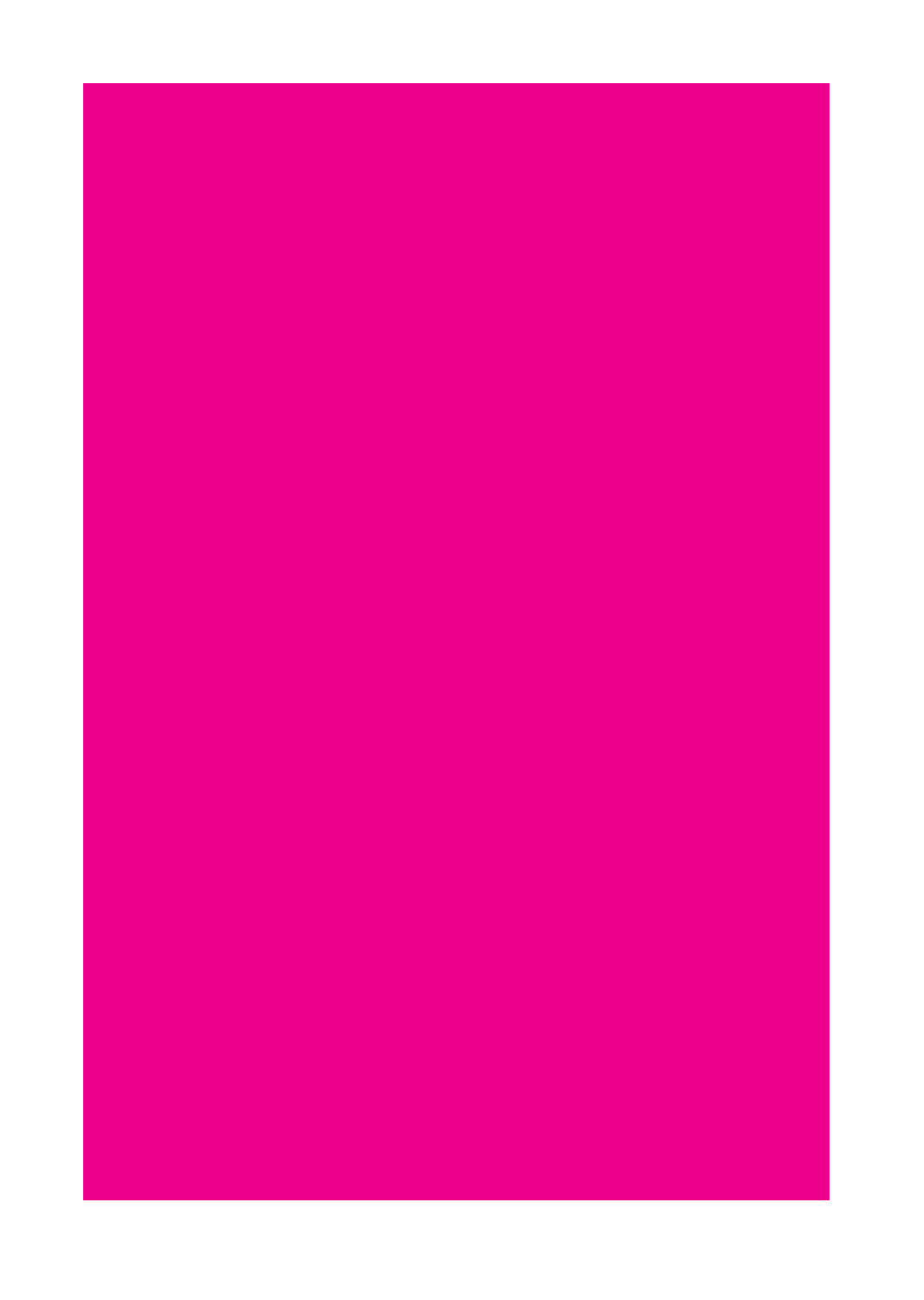tiful work of yours," and they keep telling you about works you never made and a booth in which you never showed. It still makes sense in a way. It's not totally wrong because you could have made it. This booth was a medium sized box, trying to be bigger than it was. My design was to make a box as a box, and to suggest that it would be painted as if gift-wrapped. We had Robert Barry paint all around, the whole box was red, with his text, and so on. Inside, I went through the whole storage of the gallerist, making a selection. I did select mostly pieces I like – and a lot of them, which was a big transport problem. They still are talking about that today. I mean I didn't do it against the works, I was interested in seeing how these works could overlap. The inside walls were also painted, wall paintings, mostly vivid colors. On the walls were paintings and large pieces by different artists, including reliefs by Frank Stella and Dan Flavin's tubes, which would give the light. That was the interactive aspect of it. The «Glamour» painting by Sylvie Fleury with fluorescent paint was the background for the fluorescent tubes by Dan Flavin. All the colors changed completely, especially when I put a Robert Ryman next to it, which would suddenly be white-blue. Then again one would look at the Ryman, knowing it's white. So the whole cultural appreciation is very specific. You cannot do that in the same way without a Ryman. I mean you put just a Flavin, and then you have a Flavin, and you know that the white walls are blue because of the Flavin. It is very different when you have a Ryman on the white walls. In front of the paintings there were more sculptures, and so everything was overlapping.

There was this idea that you had an overload of information. In my case, this concept of overload doesn't come from another planet. It comes from Larry Poons, but in his case, it maybe comes from another planet; with these words I am quoting him. Larry Poons, who could be considered a minor artist and modernist, is an artist who always interested me. I have always had a tendency to like those minor artists anyway, the second generations of anything. Similarly, I like going to a bar or a disco club which is out of fashion. Because it has a leftover fashion, which is something otherwise impossible to describe. Not that I believe that Larry Poons is an old fashioned disco, of course. I was attracted to Larry Poons when I used to paint the dot paintings. Long before I knew I would actually do the dot paintings. I really got excited by his work when I saw it at that show which was called «The Responsive Eye.» Larry Poons did his dots and I did the jumping beans. Then he ended up stopping all that and doing the pour-paintings. To make the story short, what interested me in his case is that it took years to do all the different kinds of paintings which basically I do all together, and they were done for totally different reasons. As a matter of fact, opposite reasons. I was always interested in the fact that from basically different points of view you can end up doing exactly the same thing. When you have the same point of view you can end up doing radically different things. I'm just talking about art. God preserve me from making claims in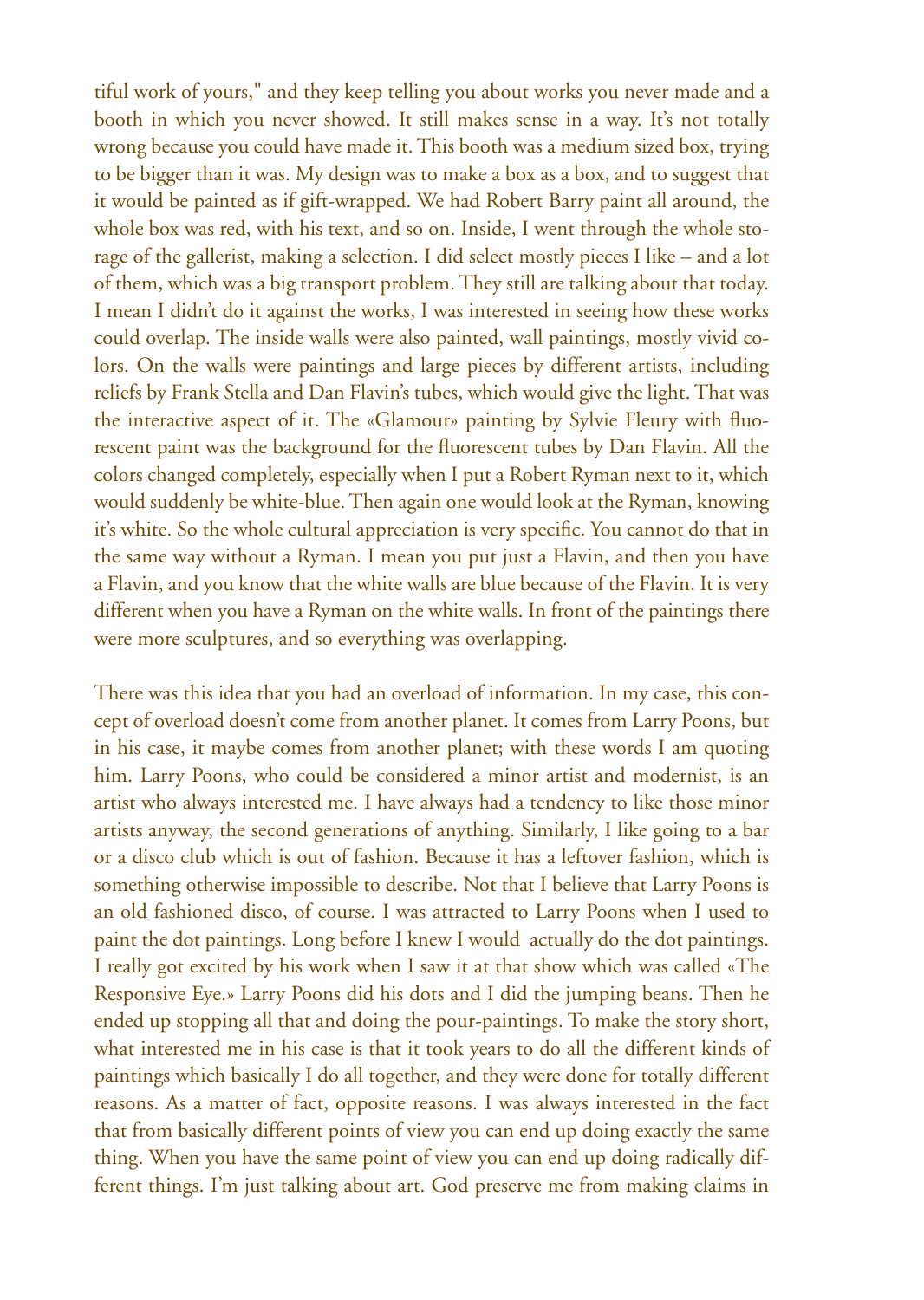other domains. Poons started talking about overload when he felt that the information in his early paintings was escaping him anyway because he was into this optical thing when he was amazed by his own paintings, but they where escaping, and he had this feeling that overlaying activities at least on one painting would charge them with more and more significance. Because there would be more and more information. Interested in that he put more and more paint on the paintings, and then it started blobbing over the canvas itself, and when that was not enough he started sticking in bits and pieces he found around the studio so that it would really be luscious. In the pastry line they are the things that you just can't get over if you start eating them. This notion is what I'm interested in. In the strategy of those shows it's the fact that there is more and more information you can get, which is the case also in a very minimal situation, so in a way it's a very literal strategy to what it is as opposed to the other version which is the one we started talking about: in a way with very little you achieve much. I'm not trying to say with a lot you achieve nothing. But in a way you achieve the same thing with different types of question marks.

**Bice Curiger:** Talking about overload and history of art, another work you did comes to my mind, it was called «Don't do it!». We went to see it together last week at Grenoble, and I think it was only one piece in three rooms which was used by the curator, Eric Troncy. He did something about which you might also say it is a forbidden act for a curator: he put two works of art together in interference. I'm interested in hearing your opinion, because those were your works which were put together. Perhaps you can describe it.

**John M Armleder:** I'm the wrong person in that situation because it's much more fun when the artist is annoyed and makes a scandal. It becomes heavier. And I think that is also the problem with Eric Troncy. In a way he was very wise in spite of his misdoing or his abuses, because in a way there was an agreement about it. I don't work in the same way, but being an artist it's true that you can get away with everything. I mean with your art already quite a bit. I never understood how we do get away, but when you use other artists' works, some artists like it, some others don't. But being an artist you don't have the same kind of authority. Being a curator you have this problem as being the police service or intelligence service of the art world. So, of course, people fight against you in a very easy way. I dream of being abused by a curator. To get back to the «Pudding Overdose» situation, I used all the works of different artists and the worst situation, as I described before. And I do believe if Robert Ryman saw his blue paintings, I don't think he would agree with the situation, although I'm sure that it happened to him before. I'm not sure that he really looked for that. I was very surprised doing that show that most of the artists who witnessed the situation and enjoyed it were conservative. Well, they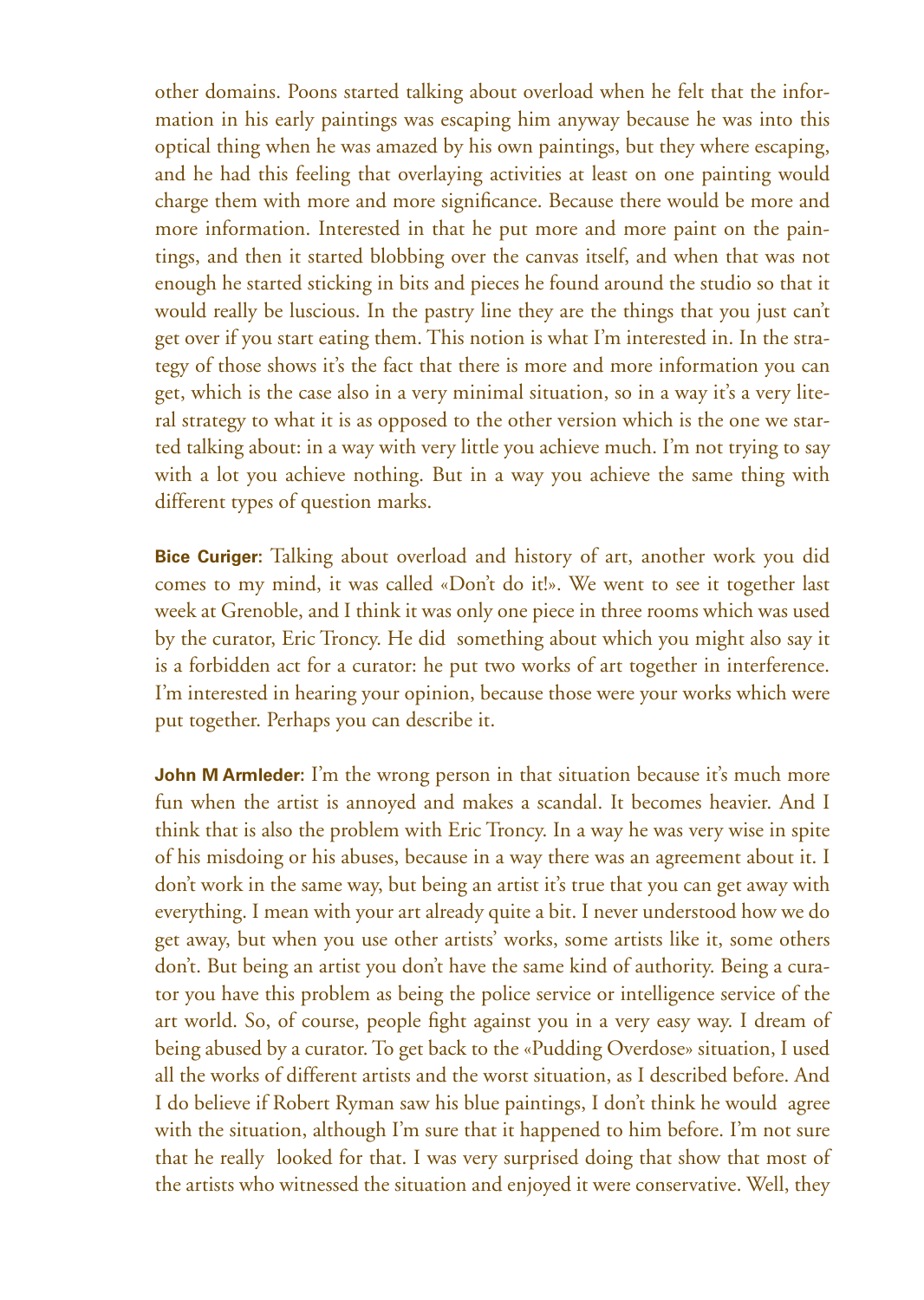wouldn't like that term. I should say some believe in a conservative attitude in the hanging of their art – and the younger artists, the wild guys were very annoyed. I don't want to talk about the wild guys, but one of the apparently conservative artists in the hanging of their work is Günther Umberg. I mean by that, he is very precise – that's maybe not conservative. I mean, people know his work, he retouches his work, replaces it, looks for hours and hangs other versions, looks at the space, etc. And it means something to the work. So that's fundamentally part of the work. He was in Basel, and I was very annoyed because I had decided to put one of his pieces in the show and, of course, Pierre, instead of sitting in front of the work or something like that, said, "Oh, Günther, look at what John has done," and I thought, "I'm not in Basel, I'm not John Armleder anymore." He came up to me and said, "They told me the story, let's do it together, tell me what to do with it, I'll finish it." I was stunned. I still respect him. The "Don't do it!" show was – that is maybe interesting for you and the few curators around – about the idea of how most of us, and specifically people professionally hurling art shows, do it in a silly way. Sorry about that. Because basically it would be so easy just to put works on the walls. When you just do that, people say, "It's not enough," or they think you were silly doing it. So you have to construct a whole strategy, a whole philosophy behind the justification for doing the show. Presuming, in a way, that the art as justification is not enough, or if it is enough you have to enhance it, you have to prove that your ideas were good enough to do a show. Another way of doing it is when you put more than one artist in a show. Then you have to have an idea of how these works have to come together. The big system in this case is the thematic one, whatever the theme is. You have wonderful titles: «Pudding Overdose,» or others. Then you have formal ones like «Blue,» «Triangle,» «Field Painting,» that's more historical, or whatever. These things interest me. Because what I wanted to see or prove is that you cannot go wrong. With the most silly idea it still works somehow, and sometimes it makes it work better than it should. So the show in Geneva was about that. And somehow the curator of the museum in Geneva, Christian Bernhard, thought it was a good idea. He didn't know in a way that he maybe shouldn't have been doing it because it gives a strange look to the other things happening in a museum. The first idea, which is quite silly and refers to a more intellectual way of hanging art work, was a room with eight TV monitors. Each had a film produced in the museum before the show. A single frame within the paintings of eight paintings in the museum. It was a continuous film each time. A bit boring perhaps, but electronic viewing of oil painting is always something exciting. Especially as these were terribly filmed and something went wrong anyhow. It was as good as Nam June Paik anyway. There were these TV sets and you could go in. Some would understand that the paintings were somewhere else in the museum. They looked like this serious heavyweight thing. The second room was the typical stupid show, it was about dots. The walls were covered with a wall pain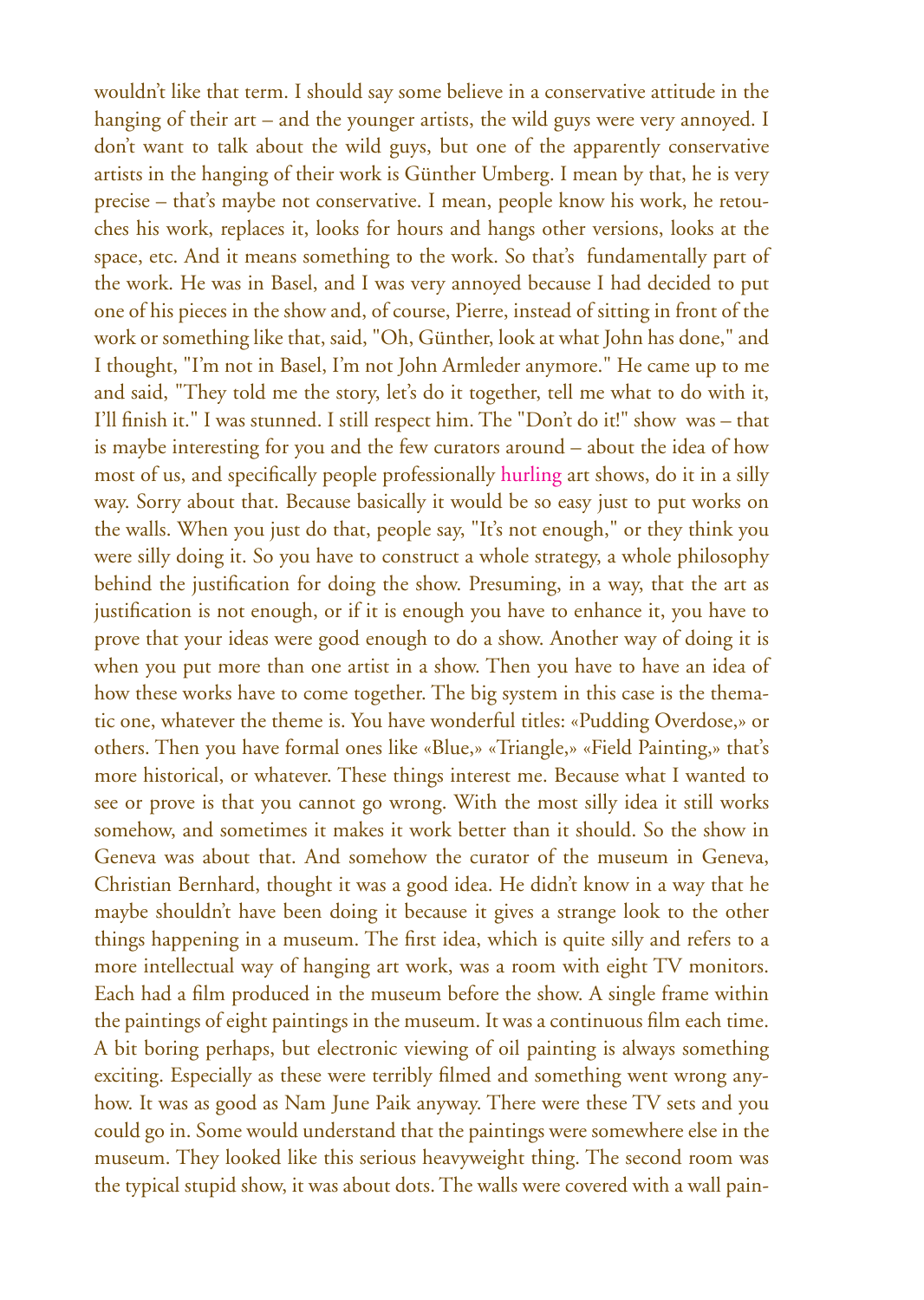ting of dots all over, and on top of this was a selection of paintings with dots by different artists. So it was dots on dots. The last room was a bit referential. I asked the team in the museum to think about all the objects used emblematically in the art of this century. Let's say, the objects used, objects you can purchase or find, and I showed them as such or the main argument of the work, or built the work like the Readymades of Beny or by Duchamp or Flavin's fluorescent tubes and the muscles… And I put them all together in a corner as if it were done to be taken away as trash. Maybe it's my taste. When I'm in the street I look at dumps, and I think they are interesting, and I lose a lot of time. And then it looks like modern sculptures, somehow. I mean, since the beginning of this century there is a lot of waste that is displayed somehow. I think it's formally interesting. The other thing is that it is an ideal piece for people who bring students or visitors to the museum. They all look at the piece and think, "All this is Duchamp, all this is Broodthaers," or what could it be? It's fun. They put a Duane Hanson bag lady sculpture next to it, standing and looking at the piece. So the whole piece changes fundamentally.

**Bice Curiger:** It was an overlapping of the idea of what realities are, the reality of art, and the reality in the street. The reality of a fake woman who pretends to be there. At first glance you give us absolutely the belief that this woman is real and looking for what she could use in this bunch of garbage. But you mentioned trash, and this brings me to B culture or Series B, which I know is something that has interested you for the last couple of years.

**John M Armleder:** Much longer than that. I always hoped that I was born in a B movie. Well, there are two things. There is the fact that I have been a fanatic for these movies for long. Practically what interests me – I'm trying to be as intelligent as I can – what's fascinating in the structure of the B movies in Hollywood. As most of you know, the notion of the B culture as it was given in the forties and fifties and sixties was basically a fifty thing. The Hollywood companies had a budget of so much a year, and they wanted to produce two to three big movies. For that they would build the sets for those movies. It was a very big investment, like building a city. The other aspect is that those companies worked on an employment scheme which was fixed. So most people were employed all through the year, with their technical knowledge, and they would work on a daily schedule: come to the studio at eight o'clock in the morning, which is very early for Los Angeles, and stay there late. So they were the whole day in there with their knowledge and skills, and they were supposed to work. They had so many meters of film to be filmed each week. They had the big films to film. But usually, technically speaking, they couldn't film them because either the film stars might have a caprice or something was not working. Anyway, they couldn't go on filming all the time. So in the time in between they had to have something to do, had to have something in front of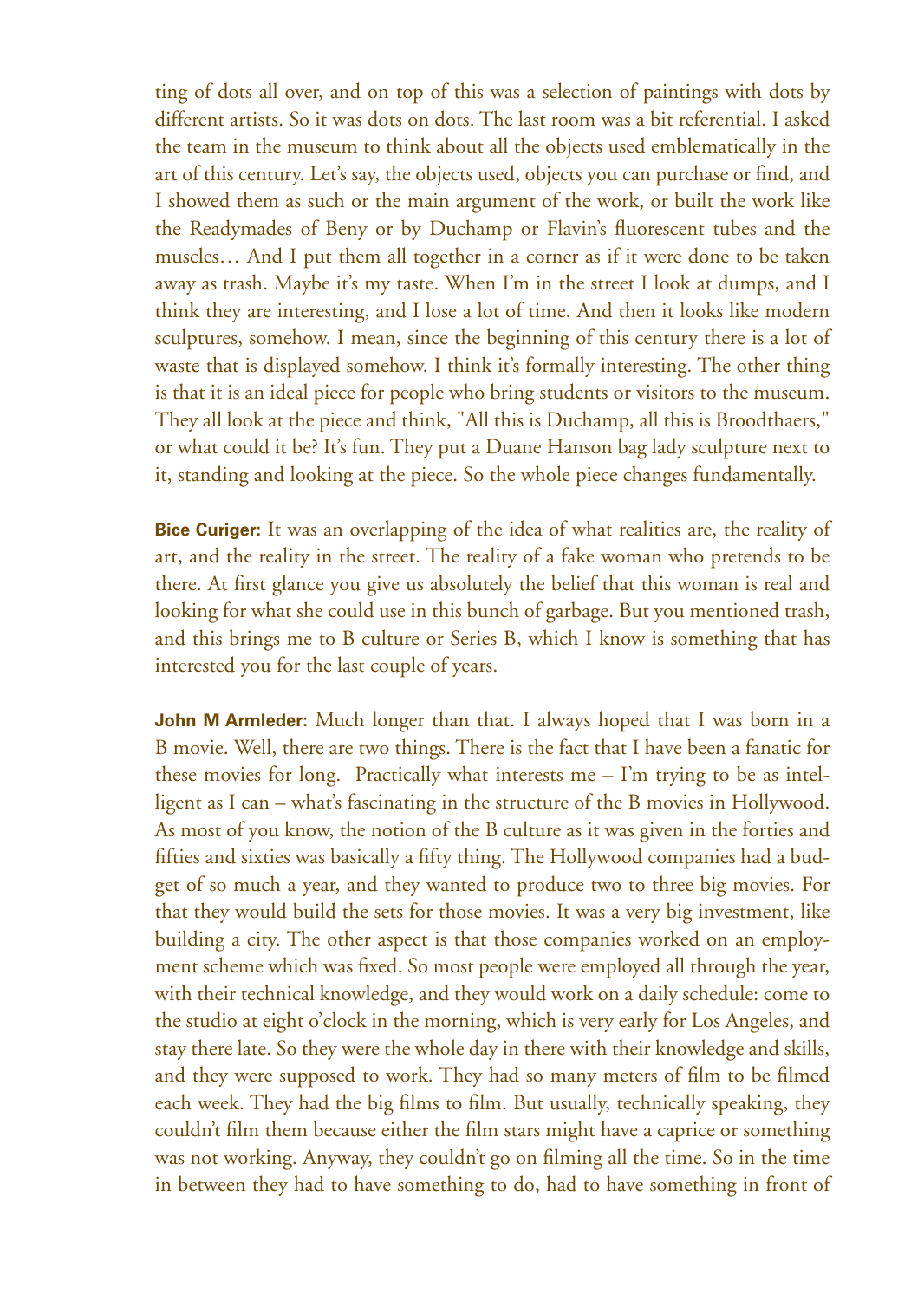the camera. That's why they would shoot any film. So you had scripts which were written very quickly, in a very free way, and you had extremely skilled people filming those films which enabled you to see something like Indian and Cowboy movies, wagon forts turned into Scottish castles, and things like that. The other interesting thing is, when you think of that scheme, and one knows that Americans are extremely conservative, the milieu in that case was thoroughly conservative. So the regular films were very tame in a way, politically and whatever else. But they had total freedom in most of those B films. So you see films turned out from the Hollywood industry at that time which were extremely provocative in the sexual behavior and in the political program, which could never have passed through if they had been main movies. That is something which interests me as a whole program. Basically what interests me is the fact that for a reason the company would build a situation which would be used for a totally different one. And my feeling is, that's my little theory, that our culture is a B culture today. We are in a B Movie situation, culturally speaking. We have inherited this set, which is the knowledge, the frame, the references of a culture which went through a whole span of time and experiences, and we use it for something completely different. It's the backdrop which is substantially what you see physically, but for a totally different purpose. This can work in total freedom because the reference is of no importance at all; it's totally detached. I think this is one of the great interests of our time. It has lost all moral grounding. If you compare today with my generation, you will find that we always had this very moral scheme of knowing what we were talking about. If you said, "Malevich," it meant that you knew who Malevich was, you could spell it – more or less – and you had an idea that there was a square, a white or a black one. All that made sense. Today, no one cares. I mean, we do because we are old-timers, but a young artist will use it, and there is no point of reference. If we come up and say, "Oh, yes, Malevich" – the youngsters will say, "Male-who?" It's ok. It performs on a totally different ground. It's extremely challenging for us, of course, but I think in that aspect it is a challenge of time in general.

**Bice Curiger:** I think this describes your attitude towards material in general very well. From the very beginning until now you have been very free. There is always freedom in using materials and having a completely abstract approach to the world, to the material world.

**John M Armleder:** In the sense that I have a non-symbolic approach to them.

**Bice Curiger:** Before we come to the end: when did you meet Parker Williams?

**John M Armleder:** That is an old story! I think I met him at the beginning of this century, basically, and we had a good time together.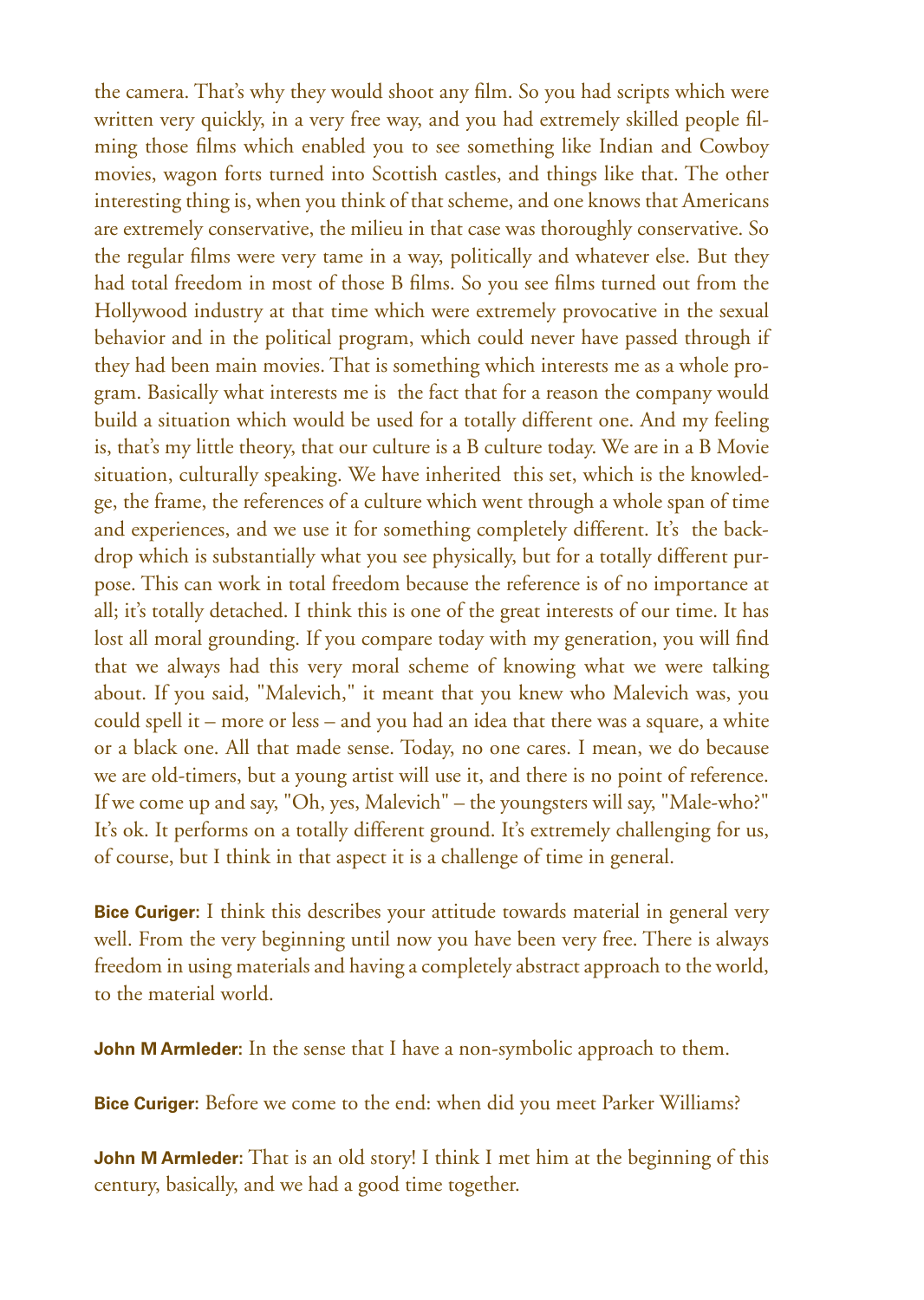**Bice Curiger:** So I will stop with this little insider joke.

**Public:** Are you interested in side-effects or in creative misunderstandings, such as when you referred to the exhibition in Grenoble, which created a new or another sense?

**John M Armleder:** Of the works there, you mean? Of course I'm interested. What I'm basically trying to say is that there is no stable understanding of most things as matter of fact, and certainly not in art and art productions. I think in that case the strategy of pointing that out is what Eric in Grenoble was trying to do in a very sensual way, because he wanted to use the works not only to be something else than what they are taken for, but he wanted to bring them into the beauty of the world he believes in. That's a very specific thing. When I do those things, I'm much more trashy in a way because I don't even give a clue and I don't try to make it look nice. But I also have this tendency of thinking it looks nice. For example, our good friend Helmut Federle wants to find a chapel for each unique painting – with the only possibility of putting a Mondrian somewhere not too far away from that. So that is his ideal. You will always catch me looking at the wall next to his painting as well as at his painting, and I enjoy both. This is a bit of a caricature. What I'm trying to say is that you never look at a work isolated. You are always working on different levels. So I'm interested, but I'm not interested myself in giving it a meaning. Basically because I'm not interested in meanings.

**Public:** John, you said, "it's difficult for me to be aware of my work from outside," so you must be very much in it. And then you also said, you don't want to bring your personality into your work too much. So while I see the distance in your work, I also see a certain contradiction. Maybe you can talk a little about you and the universe?

**John M Armleder:** I often had a dream – I'm talking like Martin Luther King! – I always had this idea that it would be nice to go to a museum and see a piece of art, like a painting, and say, "That is not too bad, I sort of like it," and then you go and look at the label, and there was your name on it, and you say, "Wow!" It almost happens now that I have other people do my work, and I haven't seen it. Then five years later I see the work, I look behind it, and someone has signed it for me. So I'm getting close. There is a technical contradiction in that. I'm a very shy person, and most shy persons are very sensitive, and most sensitive persons cannot get away from themselves. In these drawings, obviously it is me with all my feelings, which ended up putting me in a position of doing these things. If I were on trial for the things I say, this would speak against me because it's obvious that there are feelings and all that. There is another contradiction which is semi-true: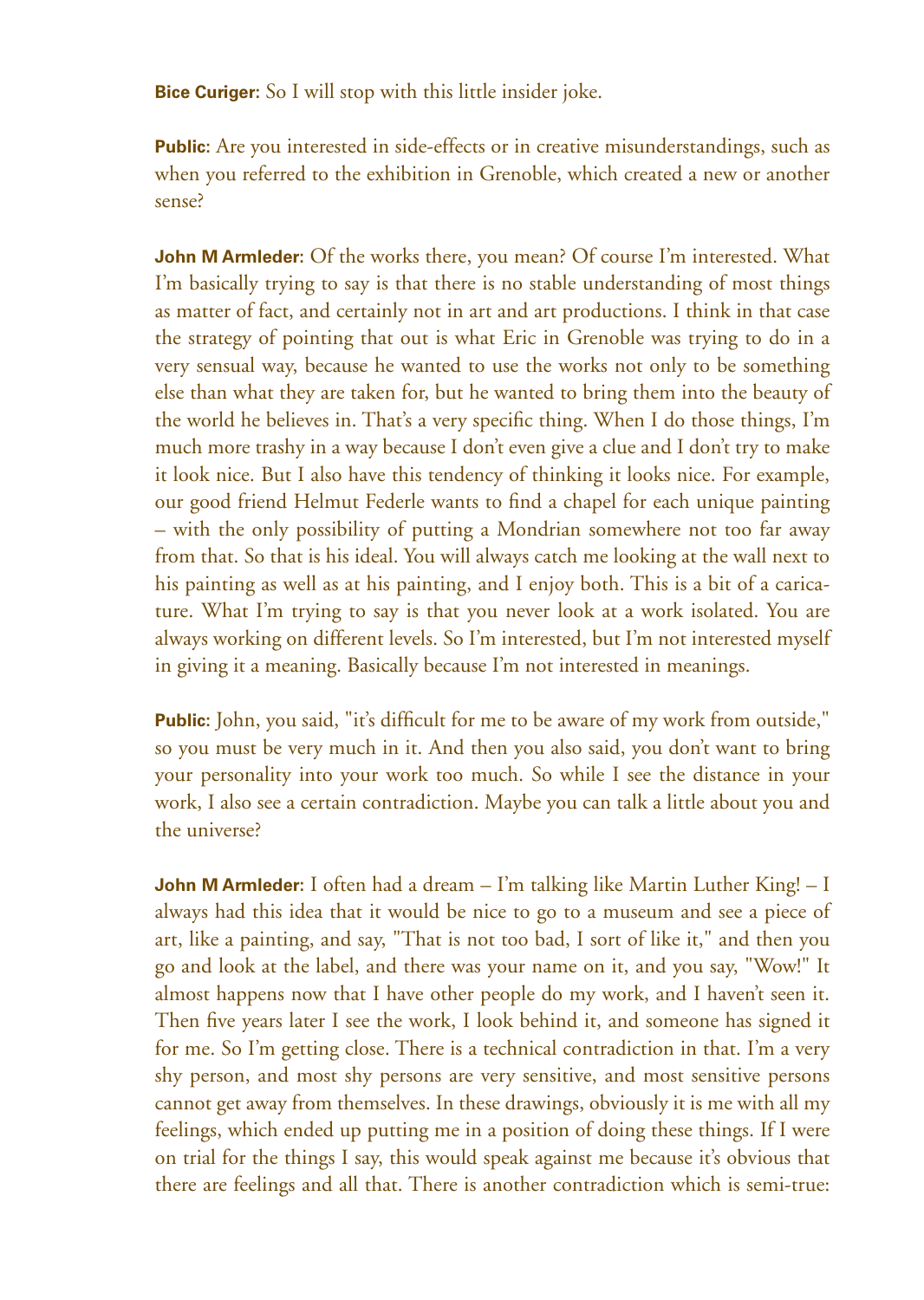it's about recognizing who does what. If I look at all the works up here, there is something apart from me, apparently being the author, but I could not exactly say what. So the personality has shimmered through. Personality is very thin in a way. The most silly things I do, I do with a lot of pleasure. It's very difficult to tell someone that you are having a lot of pleasure and that there is no personality, that you are not there. It's a historical problem.

**Public:** You said you are not interested in meaning, but can you avoid it?

**John M Armleder:** I can avoid being interested. If you are very interested in meanings you can be extremely exclusive about meanings. If you are not too interested, you end up being very generous about meanings. So it proves that you normally don't avoid it, but that you open the door. The gap is much bigger. What you happen to do is not to privilege one meaning over another. And in our philosophy – I don't want to go back to tea, teatime, or whatever – when you don't privilege a meaning you accept more than one meaning. Or there is a whole «Birchermuesli» of meanings. Then you end up considering that in our society, in our cultural frame, there is no meaning at all. I don't believe so, to tell you the truth. But I do believe in the richness of meanings in all baby food.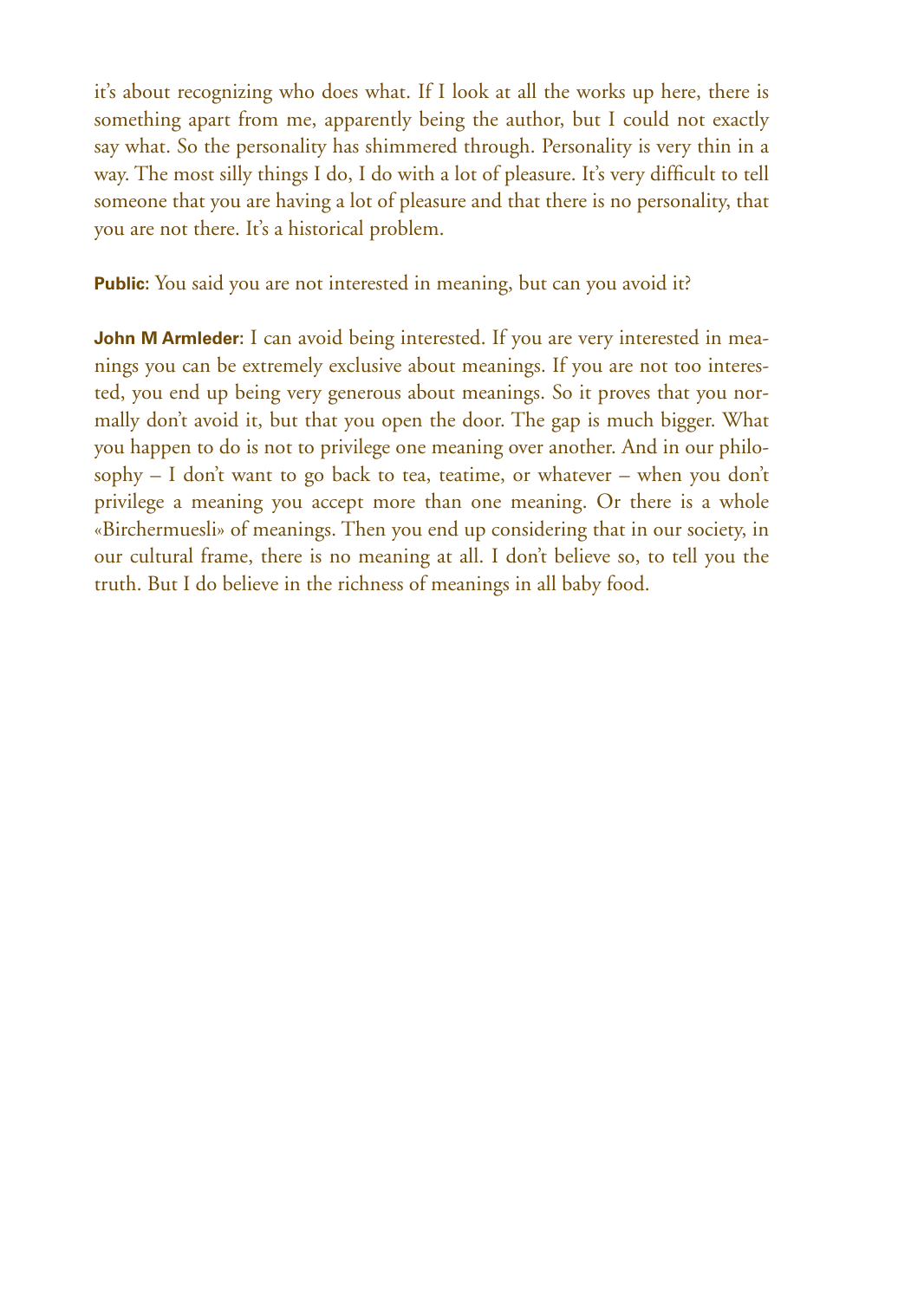**John M Armleder, geboren 1948 in Genf, lebt und arbeitet in Genf.**

**Die Ausstellung «Arbeiten auf Papier 1967–1995» von John M Armleder dauerte vom 22. Januar bis 18. Februar 1998.**

**Einzelausstellungen von John M Armleder fanden in der Galerie Susanna Kulli 1983, 1987, 1990, 1996 und 2002 statt.**

**In der Galerie Susanna Kulli waren Arbeiten von John M Armleder auch in folgenden Ausstellungen zu sehen: John M Armleder, Helmut Federle, Marco Gastini, Gerhard Merz, Giuseppe Spagnulo, Henri Spaeti, Günther Wizemann (1983–84); John M Armleder, Helmut Federle, Marco Gastini, Giuseppe Spagnulo, Günther Wizemann (1985); John M Armleder, Helmut Federle, Joel Fisher, Marco Gastini, Gerhard Merz, Olivier Mosset, Gerwald Rockenschaub, Henri Spaeti, Giuseppe Spagnulo, Bernard Tagwerker, Günther Wizemann (1988); «ECART», curated by John M Armleder: Helmut Federle, Pierre-André Ferrand, Sylvie Fleury, Christian Floquet, Jeanine Gordon, Herbert Hamak, Karen Kilimnik, Jean-Luc Manz, Christian Marclay, Thom Merrick, Olivier Mosset, Cady Noland, Erik Oppenheim, Steven Parrino, Gerwald Rockenschaub, Adrian Schiess, Michael Scott, John Tremblay (1993); «Teppiche», John M Armleder, Olivier Mosset, Gerwald Rockenschaub, Rudolf Stingel (1994); «Teppiche – in neuen Räumen», John M Armleder, Olivier Mosset, Gerwald Rockenschaub, Rudolf Stingel (1995); «selected works by John M Armleder, Sylvie Fleury, Gaylen Gerber, Thomas Hirschhorn, Olivier Mosset, Gerwald Rockenschaub, Adrian Schiess (1999); «Armleder – Mosset – Rockenschaub» (2001); «works on paper 1967–2007» John M Armleder, Olivier Mosset, Gerwald Rockenschaub (2008)**

**Bice Curiger ist Mitbegründerin und Chefredaktorin der in Zürich und New York seit 1984 erscheinenden «Parkett»-Buchreihe mit zeitgenössischen Künstlern sowie Redaktionsleiterin der Zeitschrift «Tate etc.». Sie ist Kuratorin am Kunsthaus Zürich und organisiert seit 1992 viele grosse Ausstellungen wie «Freie Sicht aufs Mittelmeer» (1998), «Hypermental» (2000) oder «The Expanded Eye» (2006). Direktorin der 54. Biennale di Venezia, 2011.**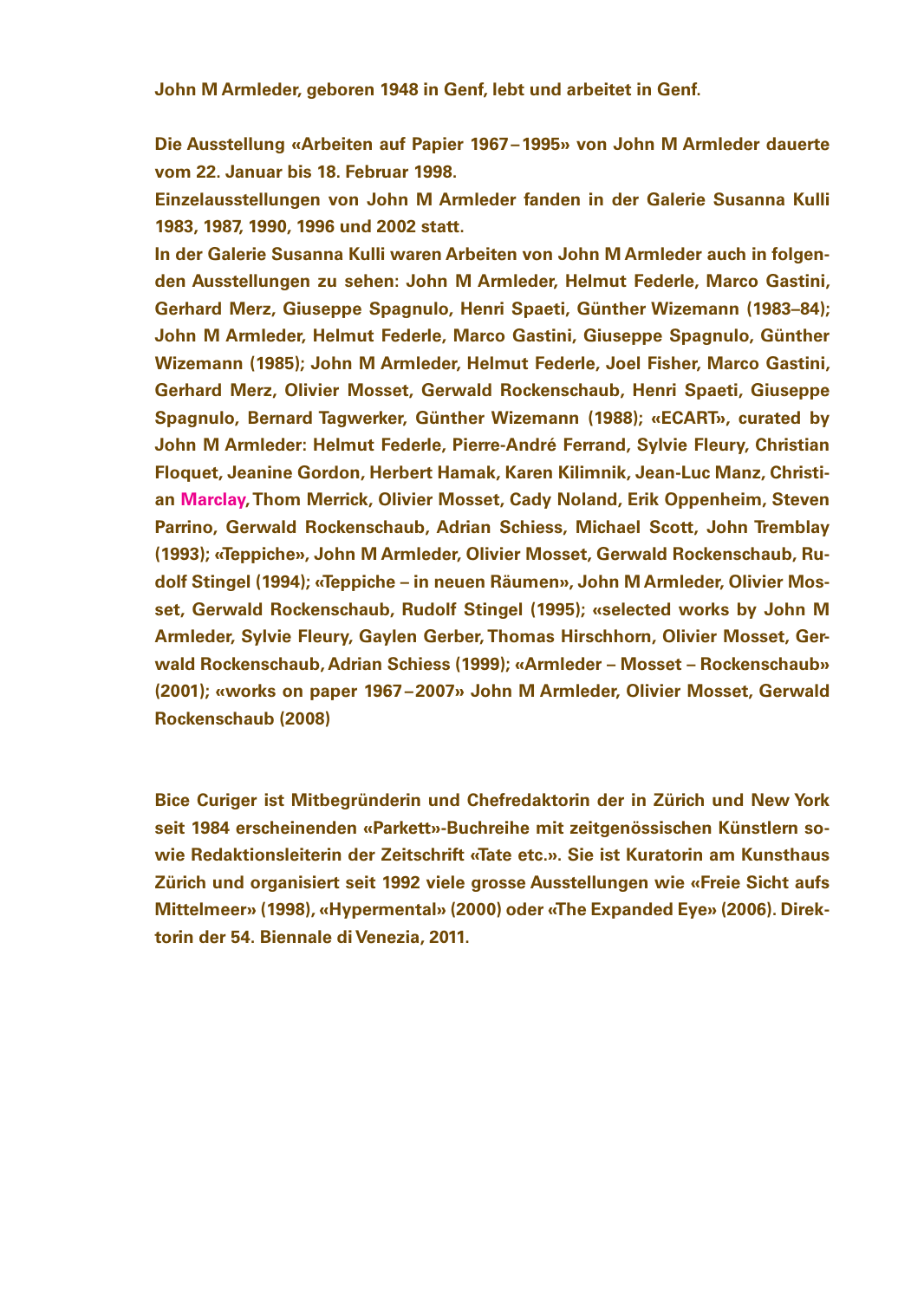© 2010 Galerie Susanna Kulli Alle Rechte vorbehalten Lektorat: Prof. Dr. Siegfried Wyler, St. Gallen; Gerrit Jackson, Berlin Fotografien: Heinz Köppel, Susanna Kulli Gesamtherstellung: Druckerei Odermatt AG, CH-6383 Dallenwil

Galerie Susanna Kulli, Dienerstr. 21, CH-8004 Zürich Telephone: +41 (0)43 243 33 34, Fax: +41 (0)43 243 33 35 E-Mail: info@susannakulli.ch www.susannakulli.ch